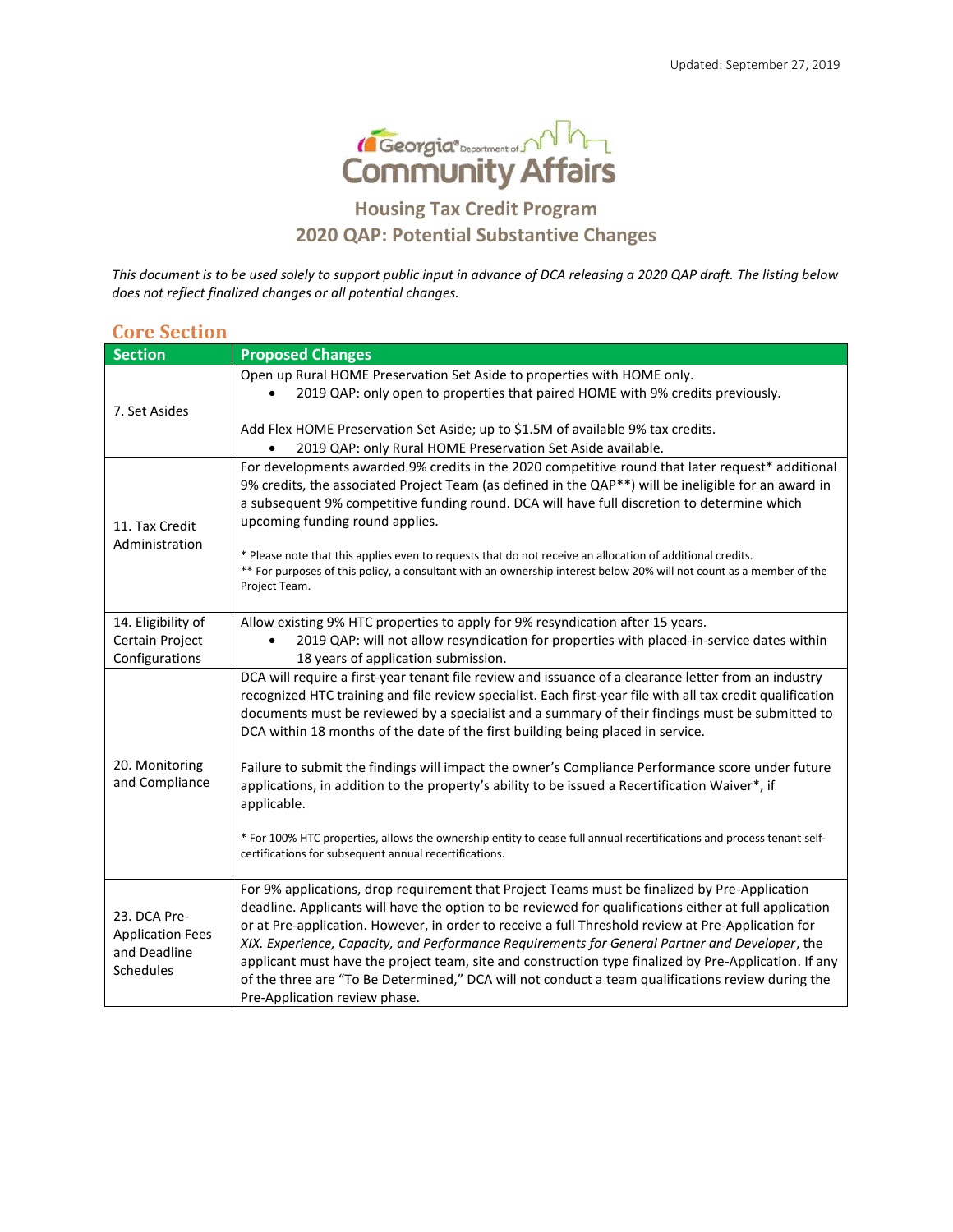| <b>Section</b>           | <b>Proposed Changes</b>                                                                                                                                                                                                                                                                                                                                                                                                                                                                                                                                                                                                                                                                                                                                                                                                                                                                                                                                 |                                                               |                                                                                                                                                                                                                   |  |  |
|--------------------------|---------------------------------------------------------------------------------------------------------------------------------------------------------------------------------------------------------------------------------------------------------------------------------------------------------------------------------------------------------------------------------------------------------------------------------------------------------------------------------------------------------------------------------------------------------------------------------------------------------------------------------------------------------------------------------------------------------------------------------------------------------------------------------------------------------------------------------------------------------------------------------------------------------------------------------------------------------|---------------------------------------------------------------|-------------------------------------------------------------------------------------------------------------------------------------------------------------------------------------------------------------------|--|--|
| II. Cost Limits          | (1) Development costs must be below the limits established in a table that DCA will publish on the<br>website. Calculations are generated by the following:<br>Efficiencies set at 20% above HUD-published cost limits.<br>$\bullet$<br>2BR and 1BR units set at 15% above HUD-published cost limits.<br>$\bullet$<br>3BR and 4BR units set at 10% above HUD-published cost limits.<br>$\bullet$<br>(2) Total Development Cost calculation for purposes of cost limits excludes "DCA-Related Costs,"<br>"Local Government Fees", the rent-up reserve, operating deficit reserve, and an upfront-funded<br>replacement reserve if applicable.<br>(3) DCA will consider a cost waiver at Pre-Application if the amount that the application exceeds cost<br>limits is covered by a governmental entity that is not DCA.<br>2019 QAP: governmental entities not eligible, only foundations or other unrelated not-for-<br>profit charitable organizations. |                                                               |                                                                                                                                                                                                                   |  |  |
|                          | (1) Increase developer fee cap for 9% developments to \$2 million.<br>2019 QAP: cap is \$1.8 million.<br>(2) Developer fee limitation is based on the set per-unit amounts below.<br>2019 QAP: limitation is based on 15% of eligible TDC.<br><b>Per Unit Developer Fee Limitations</b>                                                                                                                                                                                                                                                                                                                                                                                                                                                                                                                                                                                                                                                                 |                                                               |                                                                                                                                                                                                                   |  |  |
|                          | Development type                                                                                                                                                                                                                                                                                                                                                                                                                                                                                                                                                                                                                                                                                                                                                                                                                                                                                                                                        | Developer Fee Per                                             | <b>Restricted Units Required to Reach Max</b>                                                                                                                                                                     |  |  |
| Exhibit A: DCA           |                                                                                                                                                                                                                                                                                                                                                                                                                                                                                                                                                                                                                                                                                                                                                                                                                                                                                                                                                         | <b>Restricted Unit</b>                                        | <b>Developer Fee</b>                                                                                                                                                                                              |  |  |
| Underwriting<br>Policies | 9% applications<br>First 50 units<br><b>Units 51-70</b><br>Units 71 or greater<br>4% applications                                                                                                                                                                                                                                                                                                                                                                                                                                                                                                                                                                                                                                                                                                                                                                                                                                                       | \$25,000 / unit<br>\$20,000<br>\$15,000                       | 9% cap (\$2M): 93                                                                                                                                                                                                 |  |  |
|                          | First 100 units<br>Units 101-130<br>Units 131 or greater                                                                                                                                                                                                                                                                                                                                                                                                                                                                                                                                                                                                                                                                                                                                                                                                                                                                                                | \$18,000 / unit<br>15,500<br>13,000                           | 4% cap (\$3.5M): 225                                                                                                                                                                                              |  |  |
| VI. Appraisals           | obtained initial site control.                                                                                                                                                                                                                                                                                                                                                                                                                                                                                                                                                                                                                                                                                                                                                                                                                                                                                                                          | 2019 QAP: language the same, but 3 years rather than 5 years. | For 9% applications only: properties which have been in the control of the applicant or a related party<br>for a period of 5 years will generally be valued at the acquisition cost at the time the related party |  |  |

## **Threshold Section**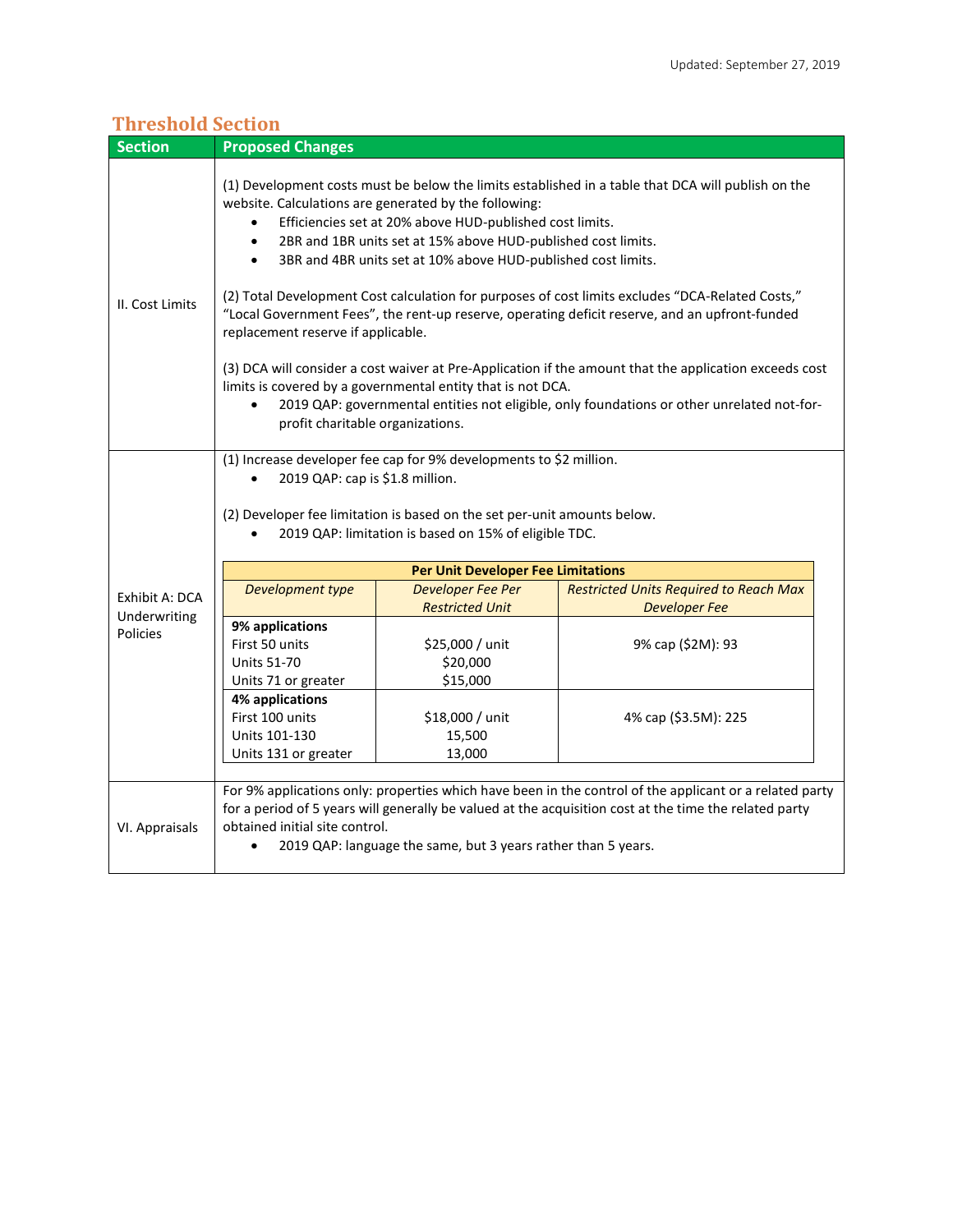| <b>Scoring Section</b> |  |  |
|------------------------|--|--|
|                        |  |  |
|                        |  |  |

| <b>Section</b>                                      | <b>Proposed Changes</b>                                                                                                                                                              |  |  |  |  |
|-----------------------------------------------------|--------------------------------------------------------------------------------------------------------------------------------------------------------------------------------------|--|--|--|--|
|                                                     | Subsection A. Qualified Census Tract/Revitalization Plan (5 points): deduct one point for each                                                                                       |  |  |  |  |
| VII.                                                | Community Revitalization Plan (CRP) requirement not met. If three criteria are not met, applicant                                                                                    |  |  |  |  |
| Revitalization /                                    | not eligible for any points.                                                                                                                                                         |  |  |  |  |
| Redevelopment                                       | 2019 QAP: if any single CRP requirement is not met, applicant not eligible for any points.                                                                                           |  |  |  |  |
| Plans                                               | Flexible pool only: "Targeted Area" must not be the Local Government boundary.                                                                                                       |  |  |  |  |
|                                                     | (1) DCA will select up to 3 Applicants from the Flexible Pool and up to 2 Applicants from the Rural                                                                                  |  |  |  |  |
|                                                     | Pool.                                                                                                                                                                                |  |  |  |  |
|                                                     | 2019 QAP: DCA "will select at least" 3 Applicants from the Flexible Pool and 2 Applicants<br>$\bullet$                                                                               |  |  |  |  |
|                                                     | from the Rural Pool.                                                                                                                                                                 |  |  |  |  |
|                                                     | (2) Adjust requirements to Community Quarterback Board local representatives:                                                                                                        |  |  |  |  |
| VIII.<br>Community<br>Transformation                | drop requirement that all representatives must be public officials or local government<br>٠<br>employees                                                                             |  |  |  |  |
|                                                     | drop requirements by tenancy<br>٠                                                                                                                                                    |  |  |  |  |
|                                                     | add requirement that members must represent at least 3 of the 5 listed sectors (education,<br>$\bullet$                                                                              |  |  |  |  |
|                                                     | health, employment services, transportation services, and local government)                                                                                                          |  |  |  |  |
|                                                     | (3) Remove the following from subsection 5. Equitable Geographic Allocation, which applies to                                                                                        |  |  |  |  |
|                                                     | developments within a local government boundary already containing a Community Transformation                                                                                        |  |  |  |  |
|                                                     | initiative: "the Community-Based Team associated with the original Transformational Community<br>initiative must be on the Community Quarterback Board (CQB)."                       |  |  |  |  |
|                                                     |                                                                                                                                                                                      |  |  |  |  |
|                                                     | (1) Subsection C. Previous Projects (Rural Pool): developments within a local government boundary                                                                                    |  |  |  |  |
|                                                     | that has not received a 9% award within the last 15 DCA Housing Credit Competitive Rounds will<br>receive (4) points.                                                                |  |  |  |  |
|                                                     | 2019 QAP: "since the 2000 DCA Housing Credit Competitive Round."<br>$\bullet$                                                                                                        |  |  |  |  |
| XI. Phased<br>Development /<br>Previous<br>Projects |                                                                                                                                                                                      |  |  |  |  |
|                                                     | (2) New subsection (applies to both rural and flexible pools): proposed developments located in a<br>county that has never received a 9% tax credit award are eligible for 7 points. |  |  |  |  |
|                                                     |                                                                                                                                                                                      |  |  |  |  |
|                                                     | (3) Adding the following exceptions to analysis of previous projects:                                                                                                                |  |  |  |  |
|                                                     | If the proposed development is within a 1-mile radius of a Metropolitan Atlanta Rapid<br>$\bullet$                                                                                   |  |  |  |  |
|                                                     | Transit Authority (MARTA) train station, then other developments within a 1-mile radius of                                                                                           |  |  |  |  |
|                                                     | a MARTA train station will not be included in the analysis of previous competitive funding                                                                                           |  |  |  |  |
|                                                     | cycles.<br>Rural HOME Preservation Set Aside awardees will not be included in the analysis of                                                                                        |  |  |  |  |
|                                                     | previous competitive funding cycles.                                                                                                                                                 |  |  |  |  |
|                                                     |                                                                                                                                                                                      |  |  |  |  |
| XIV. Priority                                       | Remove this section.                                                                                                                                                                 |  |  |  |  |
| Point                                               | Subsection A. Qualifying Sources for Favorable Financing: DCA HOME no longer qualifies. HOME                                                                                         |  |  |  |  |
| XVI. Favorable                                      | funds from a government entity other than DCA still qualify.                                                                                                                         |  |  |  |  |
| Financing                                           |                                                                                                                                                                                      |  |  |  |  |

Please note that the following proposed changes were in a previous version of this document, but are not currently still under consideration:

 *V. Enriched Property Services*: note regarding Project Concept Change process and resident input does not require a change to existing QAP language.